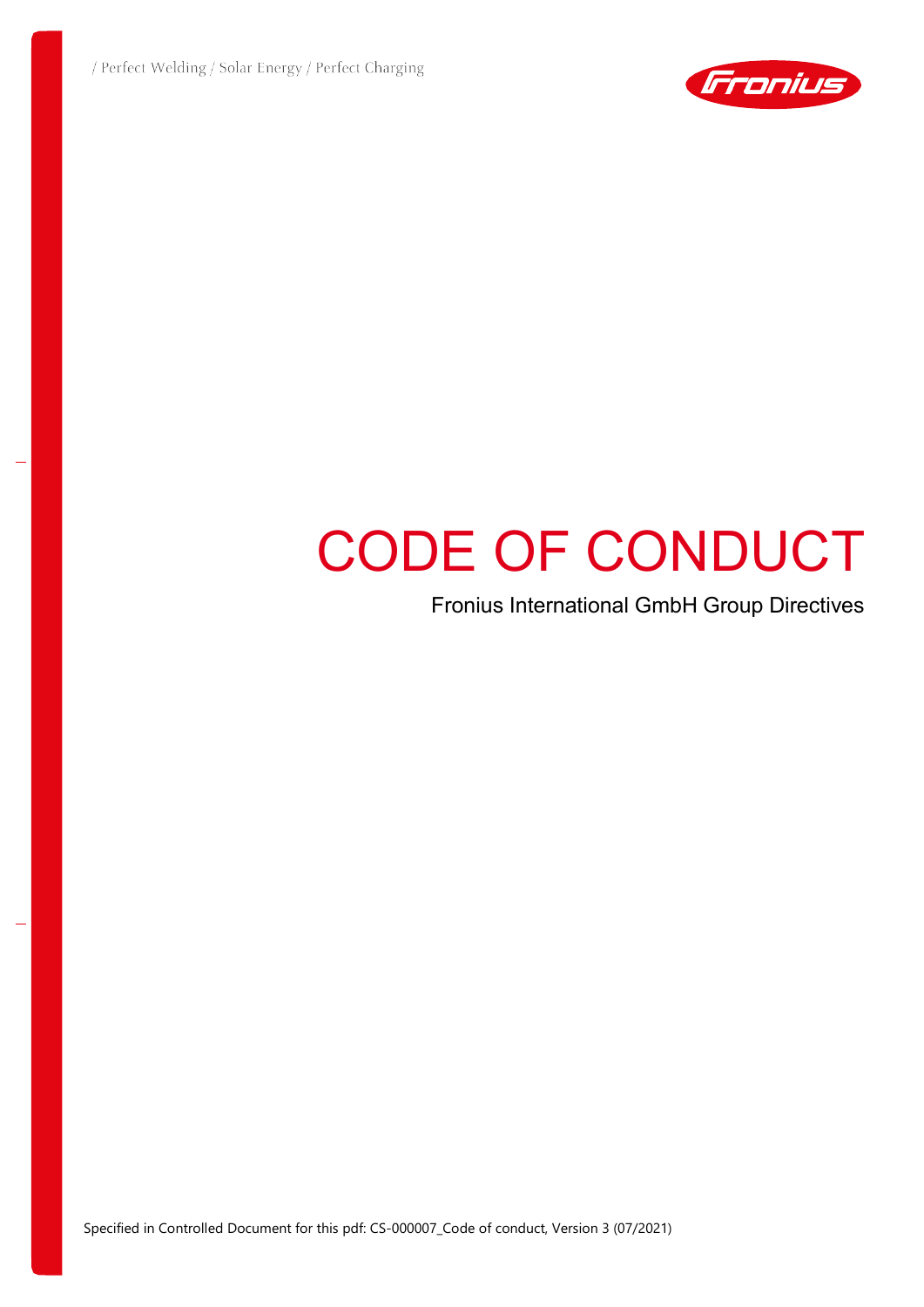

# **CODE OF CONDUCT**

Our values – Community, Innovation, Creativity, Sustainability, Quality Awareness and Cost Effectiveness – are the guiding principles at the heart of everything we do. Through this code of conduct, we are committing ourselves to acting responsibly and in an appropriate manner. In this way, our employees will be better equipped to make business decisions and take action as autonomous individuals.

Our employees are crucial to the success of our company because they are the bedrock of our reputation and of the trust that our customers place in us. It is precisely for this reason that clear ethical and moral principles need to be built into our business approach.

This code of conduct applies to all Fronius employees (white- and blue-collar employees, apprentices, interns and leased staff) regardless of their position within the company. We also expect our business partners to behave with integrity and in accordance with the law in line with this code, throughout the entire supply chain.

Each and every employee is individually responsible for complying with and implementing the code of conduct. Managers are required to set a good example for employees by putting the code of conduct into practice themselves. They must also instruct their employees so that they know how to respond to the code of conduct, must check that their employees are actually following it and – with assistance from the legal department – provide them with training.

When interpreting the rules of the code of conduct, employees must also rely on their own judgement and must ask themselves whether a particular course of action is ethically or morally questionable, or could potentially provoke criticism. However, in those cases where legal regulations apply, there is absolutely no room for personal discretion.

If employees have any questions or doubts about the code of conduct, they are welcome to seek clarification from their line managers and the legal department at any time. The legal department is also the ultimate authority for settling controversies or questions of interpretation, and its interpretation shall be binding.

#### **The legal department can be contacted via the following e-mail address:**

[legal@fronius.com](mailto:legal@fronius.com)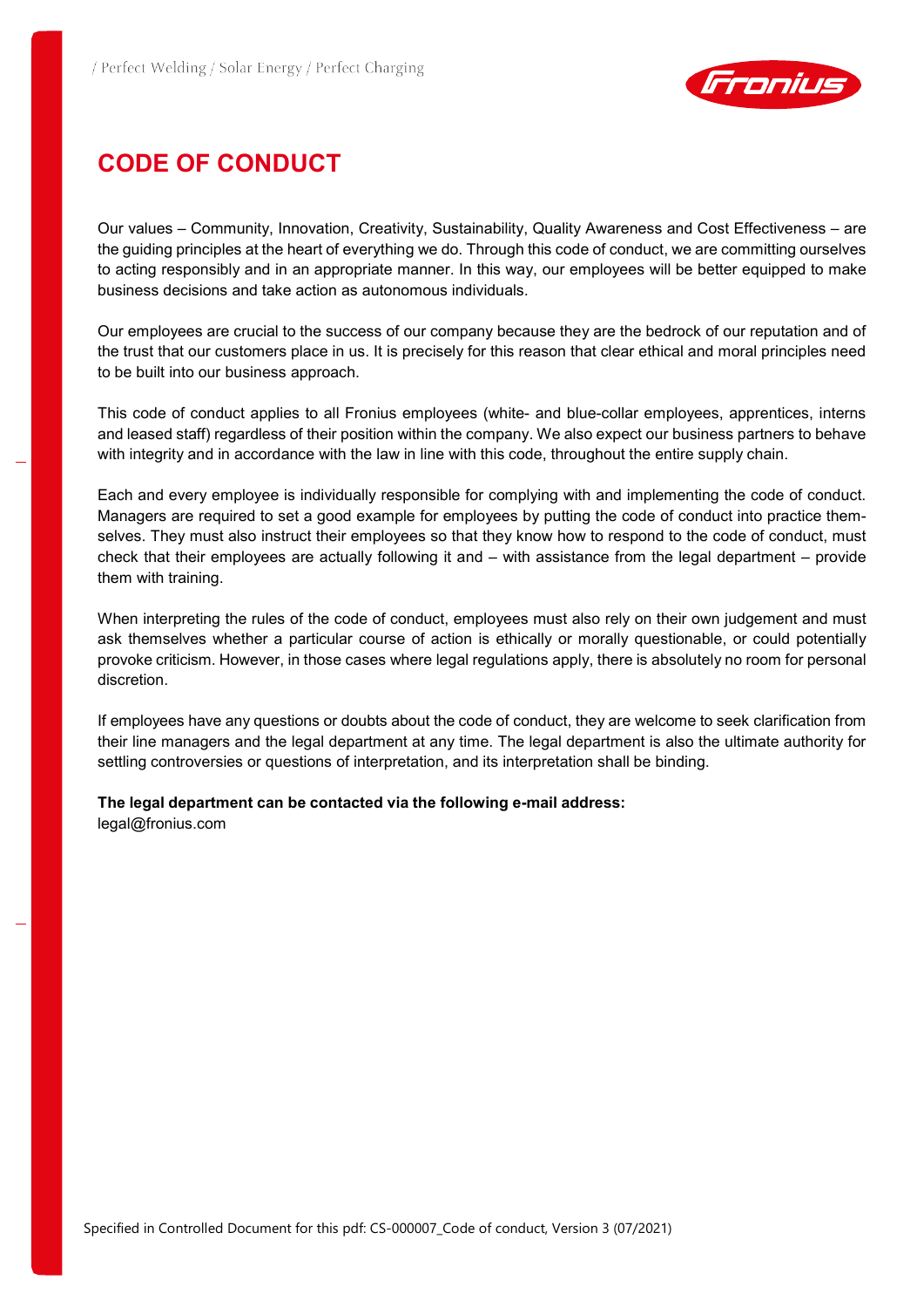

### **1 LEGISLATION/OTHER REGULATIONS**

Compliance with the applicable legislation and with internal and external regulations underpins all our business activities and decisions.

#### **2 FREE/FAIR COMPETITION**

Professional, fair and transparent conduct in the marketplace is conducive to safeguarding our interests in the long term and helps Fronius to securely maintain its competitiveness in a sustainable way.

- / When participating in the market, we steer clear of underhand marketing arrangements, market abuse or concentrations of power. We avoid any restriction of free competition and any breach of competition and antitrust laws. We respond to the challenges on the market by ensuring that our employees are qualified and motivated, that our processes are efficient and that our products are of high quality.
- / In our dealings with our competitors, the following are strictly prohibited: arrangements of any kind relating to prices or production quantities; discrimination against other market participants; splitting or dividing up the market by apportioning customers, suppliers, territories or business areas; exerting unreasonable pressure on business partners; sham offers and similar agreements with other competitors; collusive tendering; and any exchange of confidential information belonging to other market participants, including, in particular, price calculations, production capacities, production costs, terms and conditions of sale.
- / We do not discuss any internal matters with our competitors that could affect market behaviour, particularly prices and terms and conditions of sale, costs and calculations, stock lists and capacities, production schedules, strategic information of any kind, and confidential or protected information.
- / In cases where we receive such information unsolicited from third parties, this is to be documented and reported to the legal department.
- / We are sincere in our dealings with our suppliers and treat them fairly. We make purchasing decisions purely on the basis of quality, deadlines and prices.
- / Our cooperation in associations and lobby groups is geared towards positive economic development. All political participation takes place responsibly and transparently. Political processes are not hindered by unfair behavior or undue influence. All participation in and activities associated with such associations are subject to the above stipulations; it is forbidden to exchange market and price-related information or to exchange confidential company information.
- / Whenever conduct in breach of competition law is identified, it must be reported to the legal department immediately.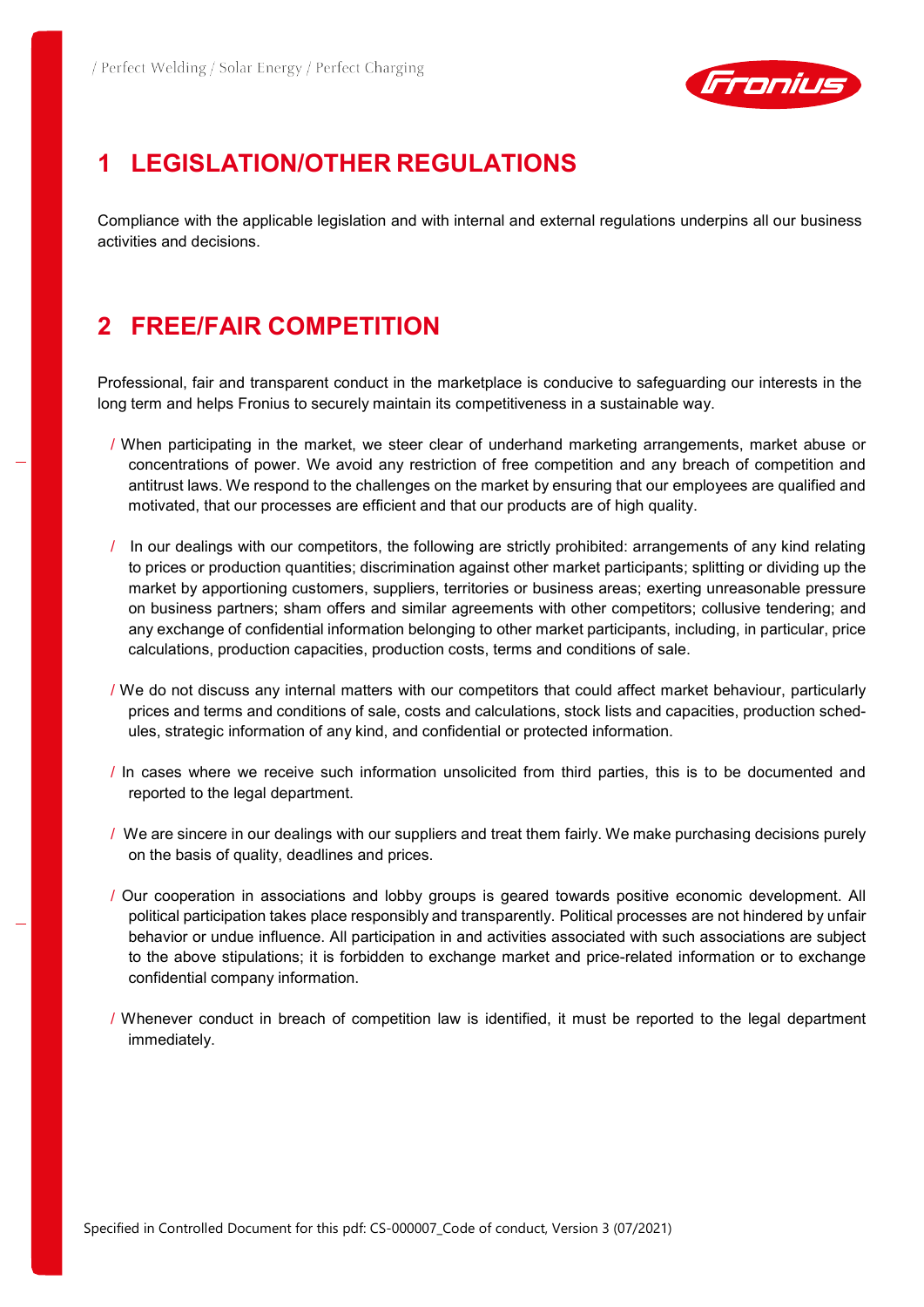

# **3 CORRUPTION/BRIBERY/MONEY LAUNDERING**

We reject corruption in any form. Corruption is the abuse of one's power for one's own personal gain or benefit. When accepting or granting benefits, we always take care to ensure that they are appropriate and do not reflect badly on us in any way, irrespective of whether or not there is a criminal dimension involved.

Appropriate action must be taken to counter even the slightest hint of unacceptable or dubious conduct. For this reason, all our employees are forbidden from granting or accepting benefits of any kind, particularly in cases where this could unduly affect business activities.

We do not tolerate any form of bribery. The granting or acceptance of gifts of any kind that give rise to obligations or expectations is alien to us and will not be tolerated.

By "gifts" we mean any form of advantage bestowed, in particular invitations or other benefits such as cash payments, vouchers/coupons, savings/reductions or intangible benefits. This does not include gifts of minimal value, hospitality that is provided as part of normal business practice, donations to people in need and sponsoring activities that are carried out with sufficient transparency.

Money laundering is the process of feeding sums of money or assets obtained by illegal means into the legal financial and business markets. The money mainly originates from prohibited activities such as tax evasion, bribery, blackmail, corruption, robbery, drug trafficking or the illegal arms trade. The purpose of the "laundering" process is to conceal these origins.

We are committed to compliance with all applicable anti-money laundering regulations. No flows of money are to be accepted if they could potentially be associated with money laundering. In cases of doubt, careful scrutiny is required.

# **4 INTEGRITY/RESPECT**

Every human being is precious and unique. We value and foster the abilities of each individual.

Our self-image and our code of conduct compel us to honour the dignity and personhood of each employee, to deal with one another respectfully and to have due and deliberate regard for diversity in a way that creates value.

Discrimination of any kind whatsoever will not be tolerated. This includes any form of discrimination on the basis of a person's views and beliefs; on cultural, religious or political grounds; on the basis of differing sexual orientations; and on the basis of differing mental or physical characteristics or abilities.

Similarly, under no circumstances will we tolerate any kind of sexual harassment. This also includes insinuating remarks or innuendos, whether made verbally or in writing, degrading expressions or comments of a similar kind or pictures and images of a similar kind.

Any form of human trafficking, child labour or forced labour is strictly prohibited and is not acceptable to Fronius even if only evident to a rudimentary extent.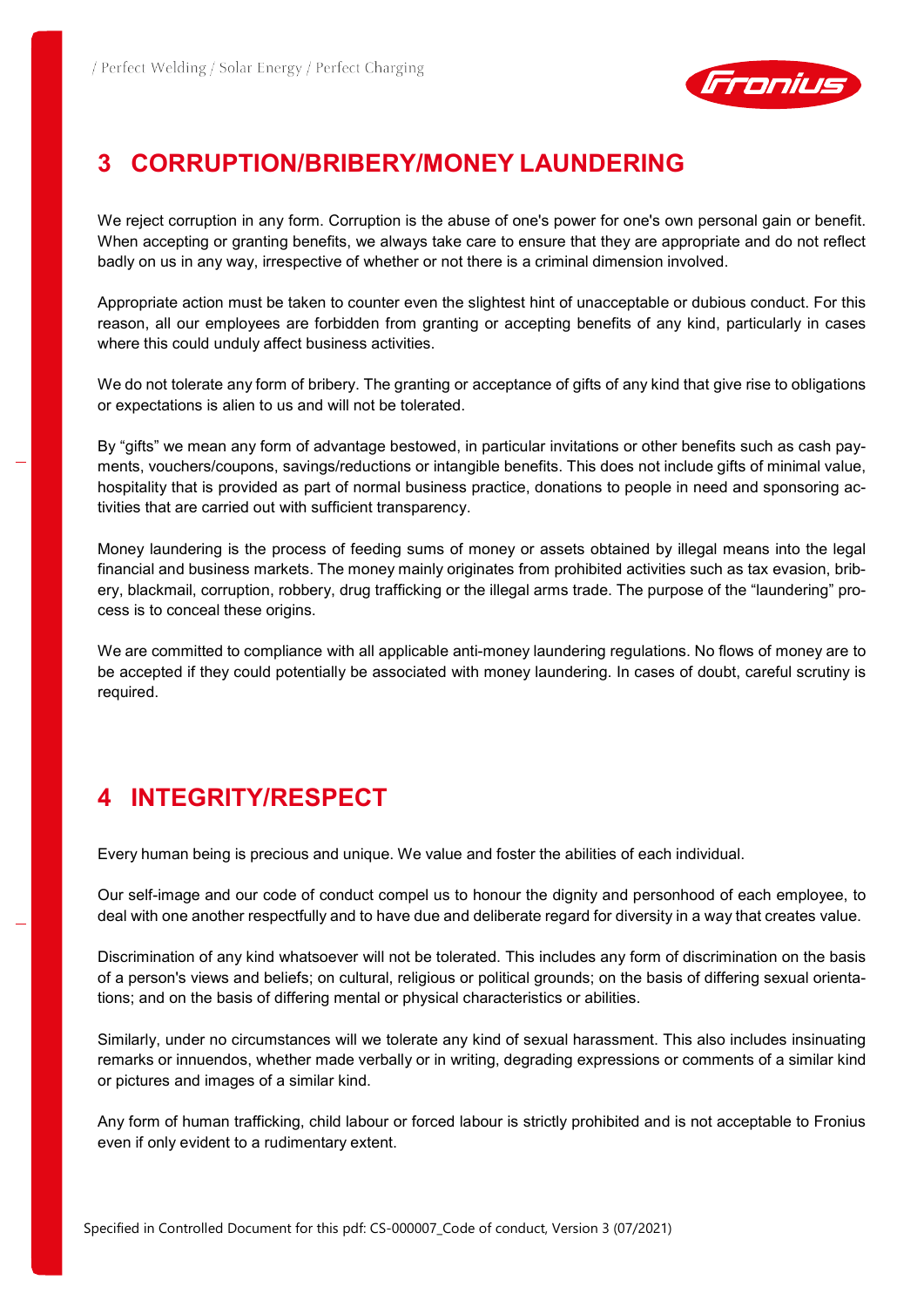

# **5 CONFLICTS OF INTEREST**

We make our decisions objectively and impartially based on the facts. If employees enter situations where their own personal or economic interests come into conflict – or could potentially come into conflict – with the interests of Fronius, we expect them to act solely in the interest of the company. Every employee is required to fully disclose any current or potential conflicts of interest to their direct line manager immediately and unprompted, and – if necessary – to request special permission, even in cases where only a perceived conflict of interest of this kind might arise.

Outside employment always requires prior written permission from the employee's direct line manager and the HR department must also be informed. This also applies to participation in the supervisory or advisory boards of companies outside of the Fronius Group.

Economic involvement with competitors or business partners of Fronius (customers or suppliers) is forbidden. The only exceptions to this are minor shareholdings in listed companies, provided that these are in line with standard investment management practices. Managers must also make their direct line managers and the legal department aware – in a verifiable manner – of any shareholdings that their close family members have in competitors or business partners of Fronius.

Transactions with business partners must be reported to the employee's direct line manager well in advance of any contract negotiations in cases where close family members of the employee are involved in the corporate decisions of the business partner or are acting directly as negotiators on behalf of the business partner.

If employees have close family members working in the same department as themselves, they must disclose this to their direct line managers in a verifiable manner. By "close family members", we mean spouses, partners, parents, siblings and children.

### **6 HEALTH / ENVIRONMENT**

We undertake to take responsibility for the health and safety of our colleagues and employees. Unfair, exploitative and abusive work practices are checked and avoided with due care both in our own organization and at suppliers and sub-suppliers.

We take responsibility for our environment and living spaces, in particular by avoiding disproportionate environmental pollution and by promoting environmentally friendly technologies.

We undertake to withdraw products in the distribution chain if they pose an unforeseen risk to health, safety, or the environment. Taking into account their entire life cycle, our services and products are designed to be as socially and environmentally compatible as possible.

### **7 HANDLING OF COMPANY INFORMATION/NON-DISCLOSURE**

Confidential information of any kind (financial data, contracts, correspondence, technical data) that is obtained in a professional capacity is intended exclusively for internal use and must not be utilised to pursue personal interests. Nor is it to be disclosed to external third parties without permission. Company information must always be kept safe and must be secured to prevent access by third parties.